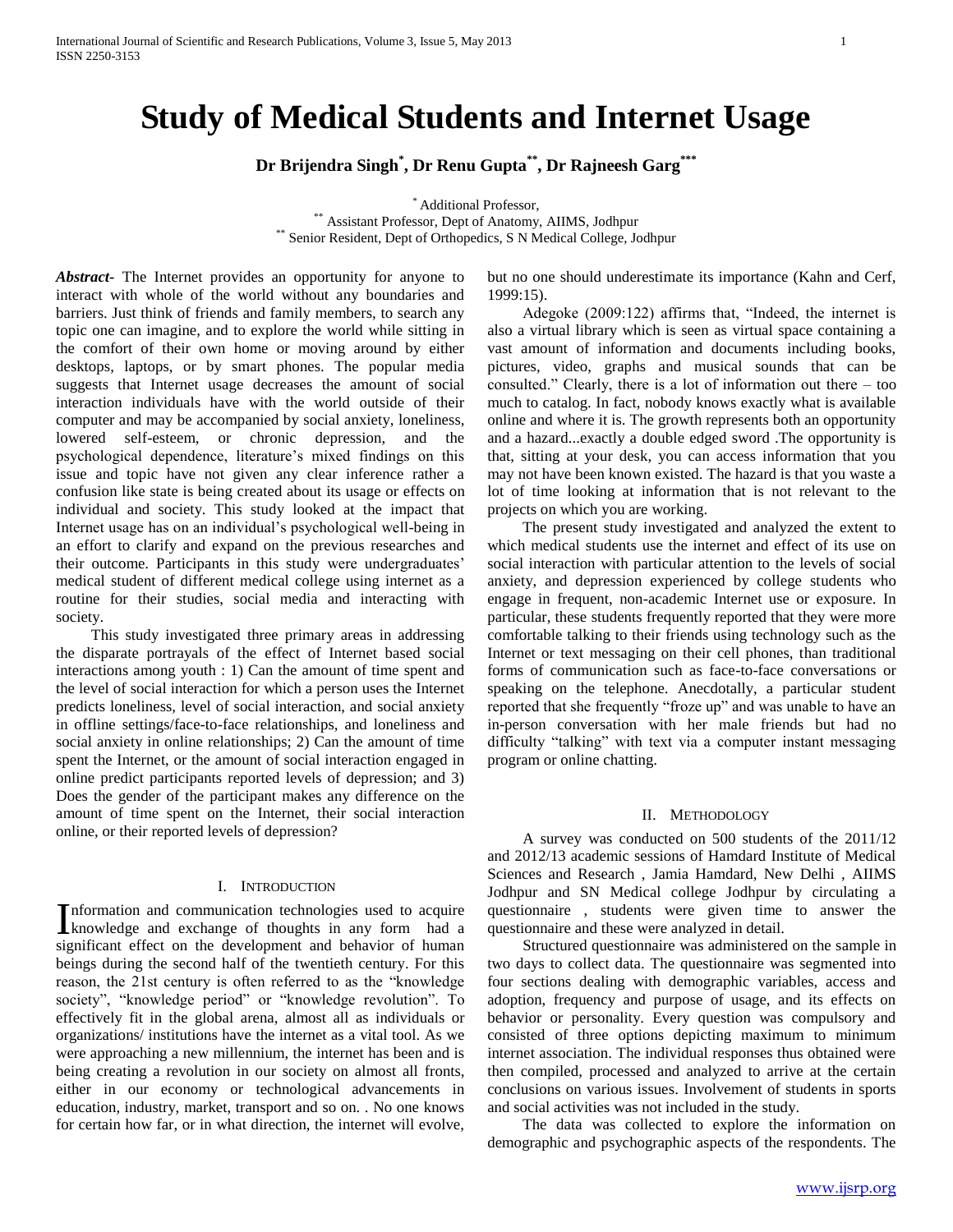demographic questionnaire (Appendix A) consisted of 10 questions that included participants' current academic standing, gender, family income and parental levels of education. This questionnaire also assessed participants' current ability to access the Internet and the typical locations of their access. Additionally, the demographic questionnaire asked participants to list the three most important activities in which they engage on the Internet. The psychographic variables included attitude towards usage of internet, its dependence and associated anxiety.

# III. MAIN RESEARCH QUESTIONS

1. How often do students use the Internet?

2. Does access to the internet influence students' use of the Internet?

3. For what purpose do students use the Internet most?

4. Is there any relationship between students' use of the internet and their academic performance?

# **IV.** OBSERVATIONS

 All the 500 questionnaires distributed were retrieved, representing a hundred per cent response rate. Data showed that demographic variables were divided into three namely gender, level and age. Out of the 500 respondents 194 (38.8%) were male while 306 (61.2%) were female. As many as 418 (83.6%) of total respondents were within the age bracket 18-25, 82 (16.4%) were within age bracket 26-30.

 **Research Question One:** How often do students use the internet?

 From data collected, 256 (51.2%) respondents used it daily, 178(35.6%) used the internet on weekly basis, while 66 (13.2 %) used the facility ones in a while. This is presented in Table 1 below.

## **Table I: Frequency of Usage of the Internet**

| Responses | Frequency | Percentage |
|-----------|-----------|------------|
| Daily     | 256       |            |
| Weekly    |           | 35.6       |
| Seldom    | 66        |            |

 **Research Question Two:** Does accessibility affect students' use of the internet?

### **Table II: Accessibility of Respondents to the Internet**

| <b>Ouestions</b>        | Responses  |                |                |
|-------------------------|------------|----------------|----------------|
|                         | Yes        | N <sub>0</sub> | N <sub>0</sub> |
|                         |            |                | Response       |
| Is your department      | 331        | 133 (26.6)     | $36(7.2\%)$    |
| connected to net?       | $(66.2\%)$ | $%$ )          |                |
| Have you acquired a     | 285 (57 %) | 215<br>(43)    |                |
| Laptop/desktop?         |            | $%$ )          |                |
| Is there any cluster of | 332        | 168 (33.6)     |                |
| computer<br>systems     | $(66.4\%)$ | $%$ )          |                |

| vou could use at any   |  |  |
|------------------------|--|--|
| time to have access to |  |  |
| l the internet?        |  |  |

 As shown in Table 2 above, 331 (66.2%) respondents agreed that their departments are connected to the internet as against the 133 (26.6%) who disagreed, while 36 (7.2%) did not respond. To the question of whether they acquired laptop or not, 285 (57%) agreed whereas 215 (43%) said they have not got a laptop. Similarly, 332 (66.4%) admitted that there is a cluster of computers at their disposal to access the internet as against the 168 (33.6%) whose responses were on the contrary.

 **Research Question Three:** For what purpose do students use the internet most?

## **Table III: Main Purpose of usage of the Internet**

| <b>Purposes</b>    | <b>Frequency</b> | Percentage $(\% )$ |
|--------------------|------------------|--------------------|
| Mails              | 183              | 36.6               |
| Academic           | 176              | 35.2               |
| Fun                | 86               | 19.2               |
| Social networking  | 50               |                    |
| <b>No Response</b> |                  |                    |

 As depicted in table 3 above, as many as 183 (36.6%) respondents admitted that they mostly use the internet for mailing, while 176 (35.2%) used it mostly for academic purpose, 86 (19.2%) used it most for fun, while 50 (10 %) used it for social networking sites. One respondent 5 (1%) did not respond to this question.

 About 67% students admitted that they spend 45hr/ wk along with internet while 23% spend time in between 35- 45hr/ wk and rest of them spend less than 35hr. Most of student spend their time for emailing and chat purpose rather than academics. According to data collected 45% of students spend 36hr /wk for emailing and 27.2% spend around 30hr/wk for chatting and blogging on social networking sites.

#### V. DISCUSSION

 Like any other academic endeavor, this work is pegged on a theory which is that of uses and gratification. The bottom line of uses and gratification theory is that media do not do things to people; rather, people do things with media. In their contribution, Baran and Davis (2001) conclude that audience members actively seek out the mass media to satisfy individual needs. These include learning, passing time, companionship, escape from tension, excitement and relaxation.

 McQuail (2005: 424) adds that the media serve the various needs of the society, which include cohesion, cultural continuity, social control and large circulation of public information of all kinds. This pre-supposes that individuals also use media for related purposes such as personal guidance, relaxation, adjustment, information, and identity formation.

 Data collected provided deep insight to the subject matter. Accordingly, in order to establish how often students use the internet, Table 1 above shows that only few (35.6%) respondents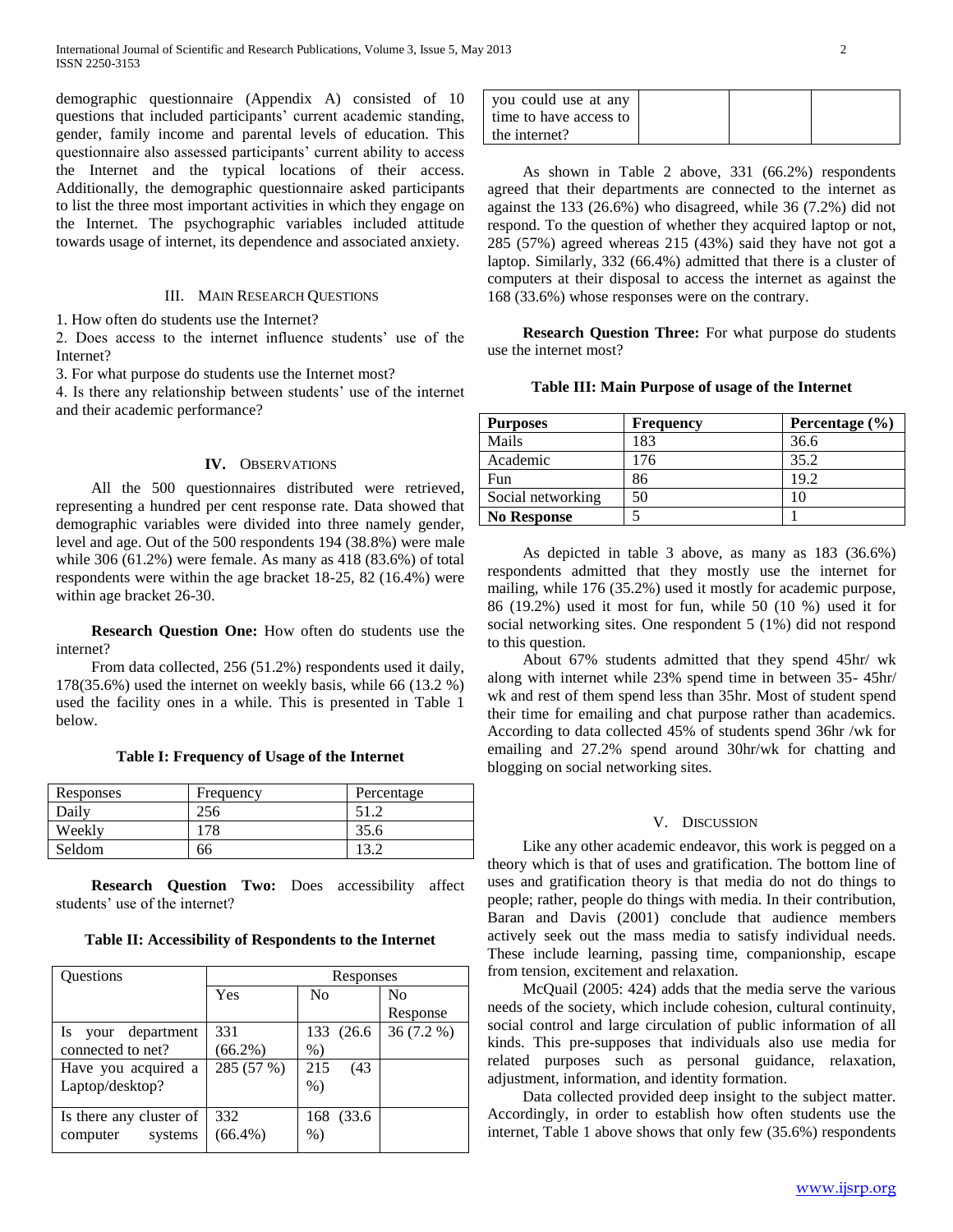used the internet weekly, while those who seldom used it stand at (13.2%), and (51.2%) used it daily. The implication of this is that much of the use of the internet considered a routine exercise.

 Table 3 is explicit on the purpose for which students use the internet most. According to respondents, 36.6% students mostly use it for mails despite the fact that most mails are mere correspondences without any academic usefulness. A few others (29.2%) use it for fun and social networking leaving a large majority (35.2%) who use the internet for academic purpose. This could be connected with the fact that users have found an enormous reservoir of information in different disciplines amid dearth of books in our libraries. So, against the backdrop that a majority of the students use the internet for mailing and fun purpose, it could be admitted that the internet enables students to solve their academic problems. This position conveys the fact that there exists a significant relationship between students' usage of the internet and their academic performance.

 However, results indicated that there was a significant difference in the way that participants responded to measures of social anxiety when referencing face-to-face relationships as opposed to online relationships. Limitations included not tracking ethnicity of participants, an unequal distribution of gender across the population, and that the population was restricted to undergraduate students in a rural setting. Based on these results, future research would benefit from exploring differences in individual's perceptions of online relationships compared with face-to-face relationships, and from exploring similar questions in non-college aged, ethnically diverse populations with gender equally distributed across the sample.

 There is a paucity of psychological literature concerning college student use of Internet social networking is available and those studies that are available are contradictory in nature (Brignall & Van Valey, 2005; Kraut et al., 1998, 2002; Ybarra, 2004). The popular media, who are more consistent about the issue, repeatedly infers that Internet use impairs social interaction and that increased use may even lead to chronic depression and clinical levels of social anxiety in traditional social situations (CBS News, 2007; Fox News, 2007; Geldof, 2007; USA Today, 2007).

 During teaching-learning activities, females use the internet in a more functional sense than males. These results are concurrent with those from previous studies. This finding overlaps with the research conclusions in literature. According to the research conclusions of Tutkun, Erdoğan and Arslan (2010), female students hold higher standards concerning educational activities when compared with males. This may be because female students also tend to have higher standards of responsibility for teaching-learning processes and helping attitudes in a classroom environment

## VI. CONCLUSIONS

 In youths particularly the medical students of today's era it is clear that internet usage or knowledge of internet is almost 100%. Also it is evident that they are more into the era of e-usage and i-usage or net or tech friendly but true also is that they are using it mainly for non-academic purposes 55% like mailing ,gaming and social networking , this leads to loss in their study schedules or time as well as wastage of time is also there because

of non-focused approach as well as diversity of knowledge at net on a particular topic. On the other hand students with a focused approach go deep in subject who primarily use internet for academics are 35% and do not waste time because of proper management of time , focus of search areas and avoiding the social networking sites to minimum and if connecting that too in idle time. Psychological issues ranging from mood swings to altered behavior, withdrawn attitude and lonliness has been reported by those who have been using internet mainly for social networking and mailing, because they remain in some sort of virtual world of net. By this study this is established that 51% of students use net daily and 35% use it weekly. They are using net 16 to 22 hours on an average basis, with a range of 6to 38hrs weekly usage, for academic purposes 6 to 16 hrs were used on net on average in a week, while for other activites 14 to 34 hrs per week were used at net. 57% of study group had their own laptops or personal computers. Family income on an average ranged 5 to 8 lacs in 62% , 8 to 12 lacs in 21% , 12 to 20 lacs in 8% , above 20 lacs in 3% and 1 lac to5lacs in 11%. Net has become an integral part of today's life but should be used as a tool for coomunication and acquirement of knowledge but not as habbit forming addiction.

#### **REFERENCES**

- [1] Adegoke, L. (2009). Introduction to Public Relations: Principles, Media and Methods. Amsterdam: Homelab Multiventures.
- [2] Baran, J. S., & Davis, D. K. (2001). *Mass Communication Theory: Foundations, Ferment* and *Future.* (Third Edition) Belmont, CA: Thomson Wadsworth.
- [3] Brignall, T.W., III & Van Valey, T. (2005). The Impact of Internet Communications on Social Interactions. *Sociological Spectrum, 25*, 335- 348.
- [4] CBS News (2007, July 15). *Parents Played Video Games As Kids Starved*. Retrieved from http://www.cbsnews.com/stories/2007/07/15/national/ main3058816.shtml. Article on file with author.
- [5] Fox News (2007, July 15). *Nevada Couple Blame Internet for Neglect*. Retrieved from http://www.foxnews.com/2007Jul15/0,4675,Neglect InternetAddiction, 00.html. Article on file with author.
- [6] Geldof, P. (2007, March 30). *It may start as innocent flirtation, but be warned; you too could become a lonely MySpace Addict.* Retrieved from <http://www.guardian.co.uk/>
- [7] Kahn, R.E. & Cerf, V.G.(1999). *Internet as a New Medium.* (Second edition) New York:Longman.
- [8] Kraut, R., Patterson, M., Lundmark, V., Kiesler, S., Mukopadhyay, T., & Scherlis, W. (1998). Internet Paradox: A Social Technology that Reduces Social Involvement and Psychological Well-Being? *American Psychologist, 53*(9), 1017-1031
- [9] Kraut, R., Kiesler, S., Boneva, B., Cummings, J., Helgeson, V., & Crawford, A. (2002). Internet Paradox Revisited. *Journal of Social Issues.*  58(1), 49-74.
- [10] McQuail, D. (2005). *McQuail's Mass Communication Theory.* (Fifth Edition) London: Sage Publications.
- [11] Turk, C.L., Heimberg, R.G., & Hope, D.A. (2001). Social Anxiety Disorder. In. D.H. Barlow (Ed.), *Clinical Handbook of Psychological Disorders (3rd edition).* (pp. 114-153). New York: The Guilford Press.
- [12] USA Today (2007, July 15). *Couple Accused of starving children while on the Internet*. Retrieved from http://www.usatoday/news/nation/2007-07-15 internet-neglect\_N.htm. Article on file with author.
- [13] Ybarra, M.L. (2004). Linkages between Depressive Symptomatology and Internet Harassment among Young Regular Internet Users. *CyberPsychology & Behavior, 7*(2), 247-257.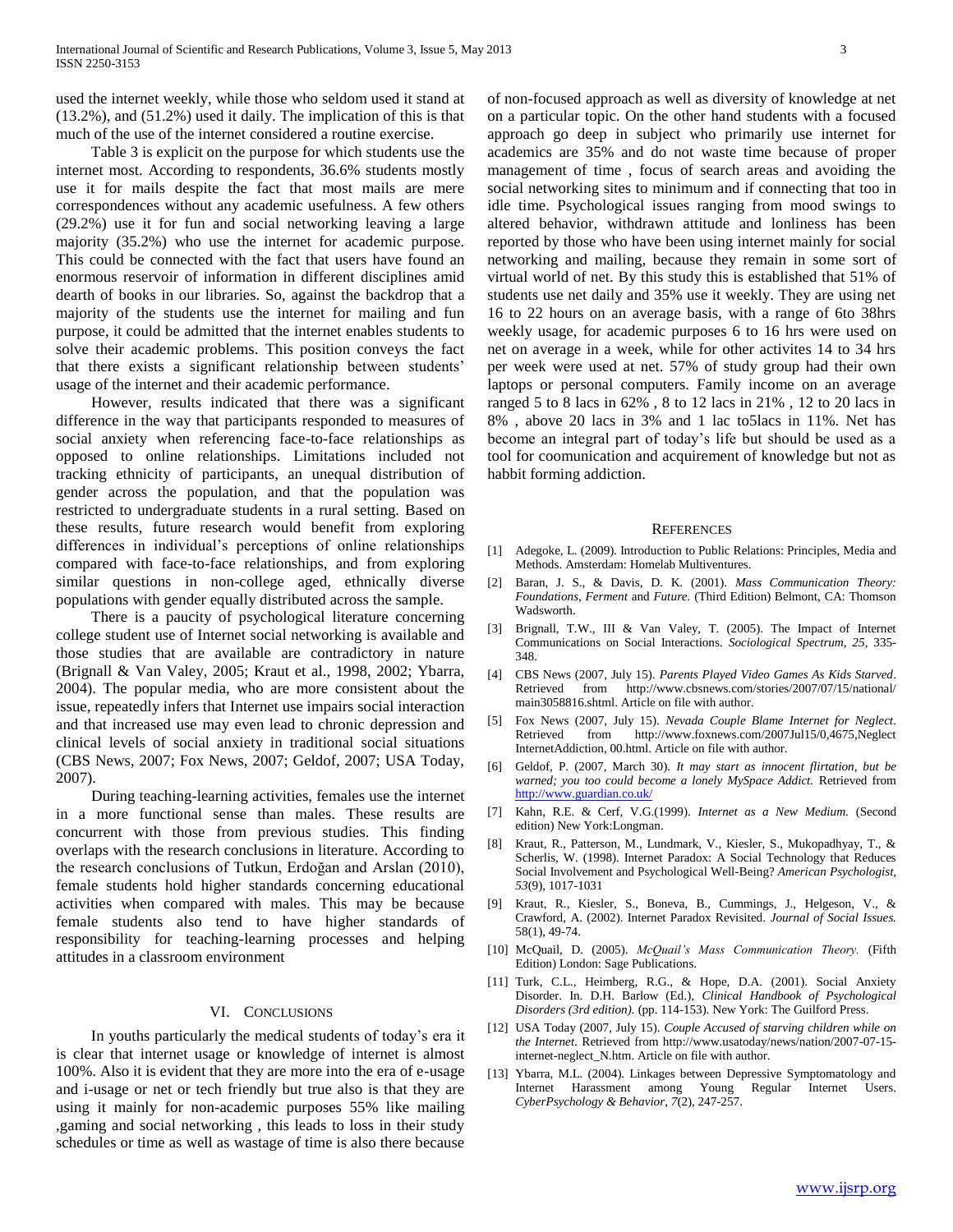# **AUTHORS**

**First Author** – Dr. Brijendra Singh, MBBS, MD, DNB (Anatomy), AIIMS, Jodhpur, drbrijendrasingh@gmail.com **Second Author** – Dr. Renu Gupta, MBBS, MD (Anatomy), AIIMS, Jodhpur, drrenu.gupta79@gmail.com

# **APPENDIX A**

# **Part One: Demographic Questionnaire**

Where do you currently reside?

- \_\_\_\_\_ On campus in student housing
- \_\_\_\_\_ Off campus in student housing
- \_\_\_\_\_ Off campus with family
- \_\_\_\_\_ Off campus with friends
- \_\_\_\_\_ Off campus alone
- \_\_\_\_\_ Other:

Do you own a personal computer?

\_\_\_\_\_ yes

 $\frac{1}{\sqrt{1-\frac{1}{2}}}\n$ no

Where do you have Internet access (check all that apply)?

\_\_\_\_\_ On campus

- \_\_\_\_\_ At home
- At parent's house
- \_\_\_\_\_ At work
- \_\_\_\_\_ Other:

What are the 3 most important activities you use the Internet for?

- (1)
- (2)
- (3

What is your gender?

\_\_\_\_\_ Male

- Female
- What is your mother's highest level of education?
- \_\_\_\_\_ Did not complete high school
- High school
- \_\_\_\_\_ Vocational or trade school
- \_\_\_\_\_ Some college
- \_\_\_\_\_ Bachelor's degree
- \_\_\_\_\_ Masters degree
- \_\_\_\_\_ Doctorate degree
- What is your father's highest level of education?
- \_\_\_\_\_ Did not complete high school
- \_\_\_\_\_ High school
- \_\_\_\_\_ Vocational or trade school

\_\_\_\_\_ Some college

- Bachelor's degree
- \_\_\_\_\_ Masters degree
- \_\_\_\_\_ Doctorate degree

What is your family's estimated total income?

\_\_\_\_\_ less than 1,00,000

**Third Author** – Dr. Rajneesh Garg, MBBS, MS (Orthopedics), S N Medical College, Jodhpur, drrajgarg99@gmail.com

**Correspondence Author** – Dr. Brijendra Singh, drbrijendrasingh@gmail.com, M- 8003996900.